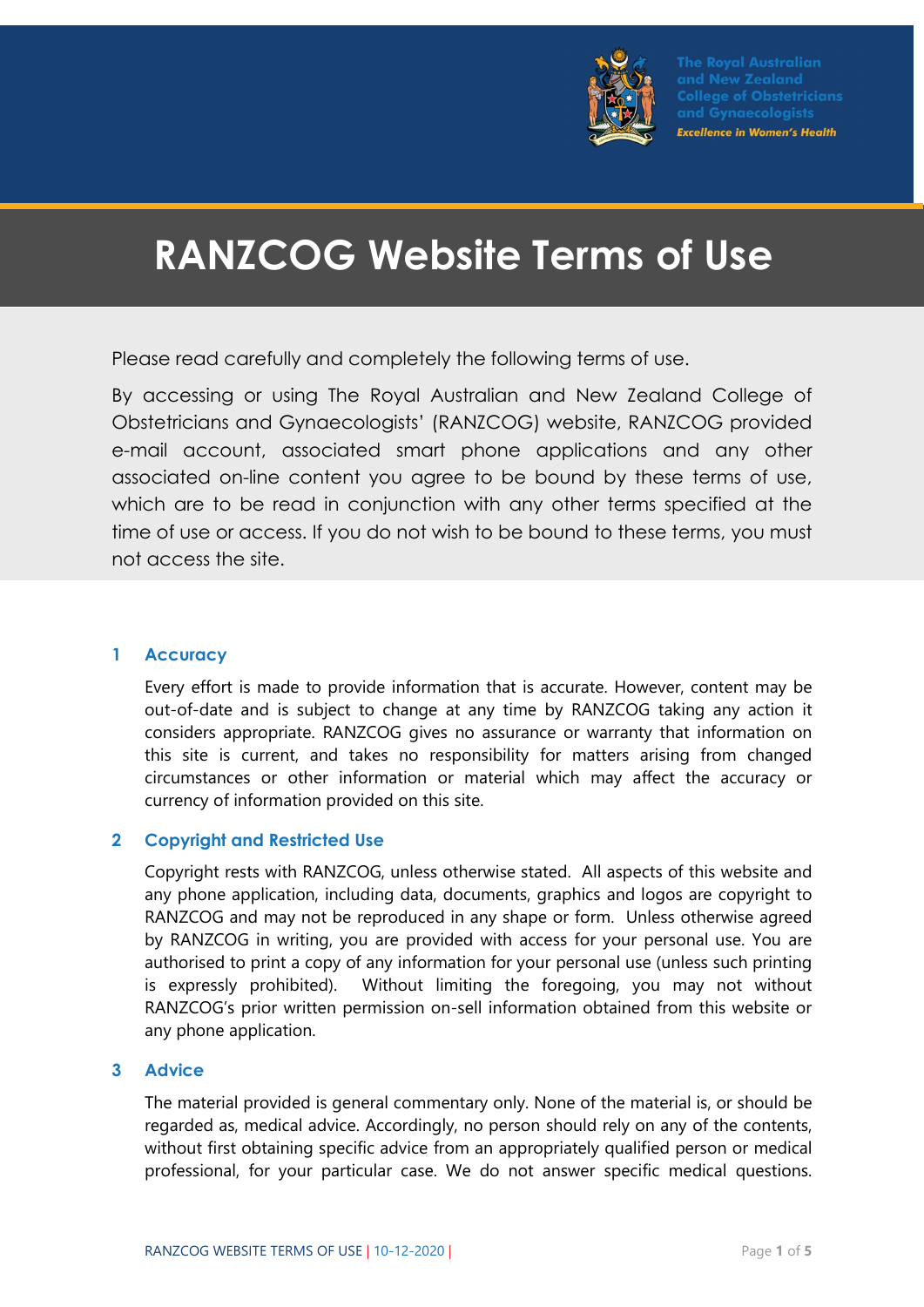RANZCOG accepts no responsibility to any person who acts or relies in any way on any of the material.

#### 4 No Warranties

Services are provided on an "as is", "as available" basis and to the extent permitted by law, without warranties of any kind, express or implied, including, but not limited to, those of title, merchantability, fitness for a particular purpose or non-infringement or any warranty arising from a course of dealing, usage, or trade practice. No associated oral communication or written information provided creates a warranty, nor shall members or visitors to the site rely on any such information or advice. This publication is not intended to be a contract, explicit or implied, and RANZCOG reserves the right to make changes in the information contained.

## 5 Risk and Liability

The user assumes all responsibility and risk for the use of this website, email accounts, phone applications and the internet generally, including the transmission of information. RANZCOG is not liable for any loss or damage which you may suffer through such use. Without limitation, to the extent permitted by law, you release and discharge RANZCOG from any claim for any direct, indirect, incidental, special or consequential damages, or lost profits that result from the use of the provided services, including damages arising from reliance on any information provided; mistakes, omissions, interruptions, deletion of files, viruses, errors, defects, or failure of performance, communications failure, theft, destruction or unauthorised access. For those States or Countries which do not allow some or all of the above limitations of liability, liability shall be limited to the greatest extent allowed by law.

#### 6 Online Conduct

Services must only be used for lawful purposes and you must not post or transmit via this website, a phone application or email account any unlawful, harmful, threatening, abusive, harassing, defamatory, or obscene material of any kind, including, but not limited to, any material which encourages conduct that would constitute a criminal offence, give rise to civil liability or otherwise violate any applicable local, state, national or international law. Although in the absence of a specific complaint postings are monitored for compliance with this provision, in an effort to discourage such conduct, please note that postings in any forum area will list the author's name and institution – no anonymous postings will be permitted.

#### 7 Security

You must observe and maintain the confidentiality of all applicable security features (including passwords, access arrangements etc.) as notified.

#### 8 Third Party Content and Websites

RANZCOG is a distributor (not publisher) of the content supplied by visitors and other third parties. Accordingly, RANZCOG has no more editorial control over this content than does a public library. Any opinions, advice, statements, services, offers or other information or content made available by members, visitors and other third parties are those of the respective author(s). RANZCOG is not responsible for any material posted by third parties and cannot and does not endorse it in any way or vouch for its accuracy or usefulness. Furthermore, we expressly disclaim any liability associated with material posted by third parties.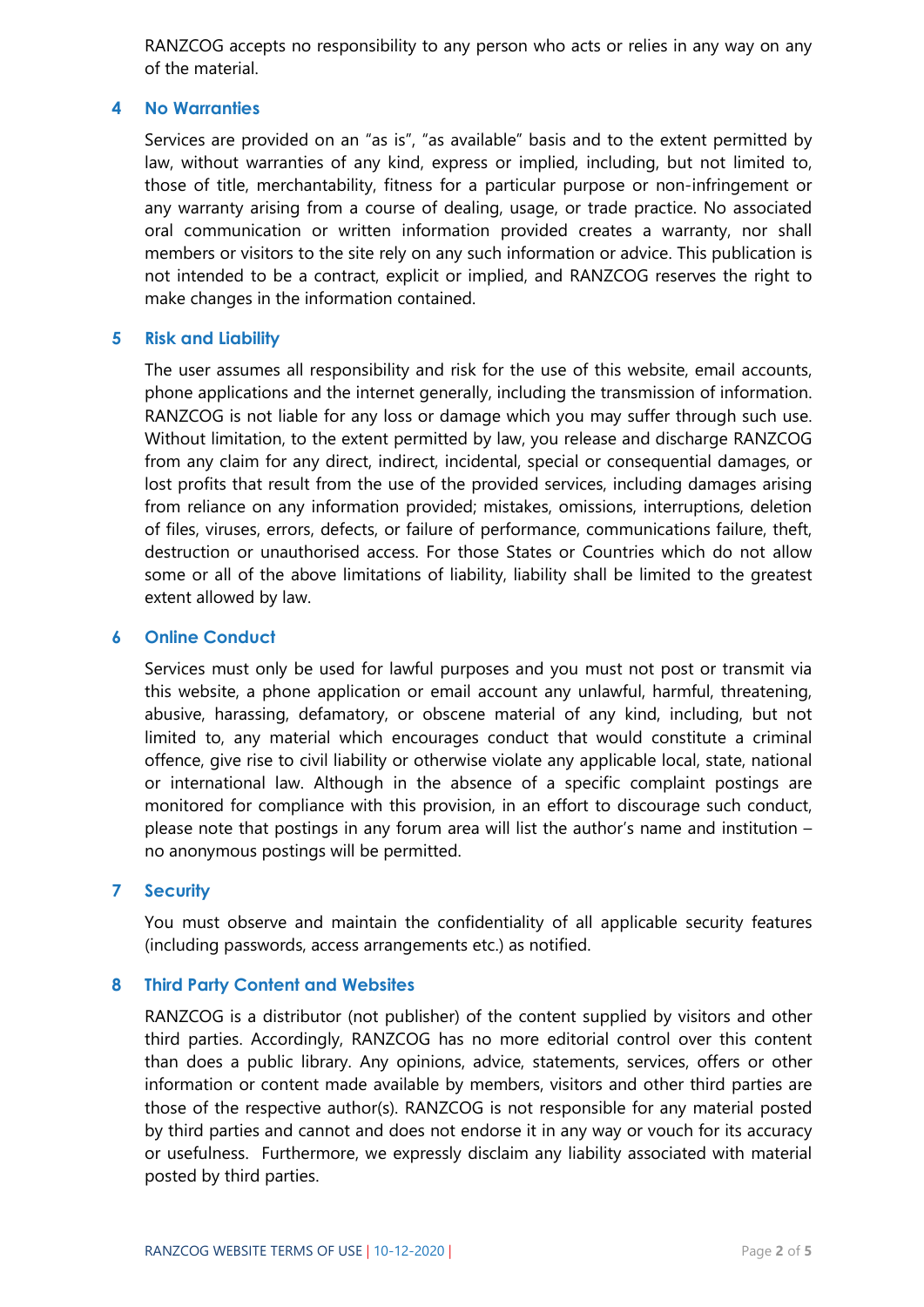#### 9 Disclaimer of Endorsement

Any external links and references to third parties are for convenience only. RANZCOG does not endorse or recommend the products or services of third parties.

#### 10 Indemnity

You indemnify RANZCOG and its officers, employees and agents from and against any loss suffered or liability incurred by one or more of them arising from any unlawful, unauthorised or improper access or use of this website, a phone application or email accounts or any breach of these terms by you.

#### 11 Access

RANZCOG does not guarantee constant availability of the services and accepts no liability for down time or access failure due to circumstances beyond its reasonable control (including any failure by ISP or system provider).

## 12 Privacy Policy

RANZCOG has developed a policy to protect users' privacy in compliance with applicable privacy legislation. RANZCOG's policy is to inform users of the following:

- the identity and contact details of RANZCOG;
- what personal information is being collected;
- who is collecting personal information;
- how personal information is being used;
- to whom personal information is being disclosed;
- how personal information is being stored;
- the consequences of personal information being withheld from RANZCOG; and
- how personal information can be accessed and corrected.

#### 13 De-identified Information

Without limiting the means by which information is collected by RANZCOG, RANZCOG may use usage analysis software which records:

- unique visitors and sessions;
- requested pages, downloads, search terms used, posted forms, status and errors, hits and bytes downloaded per directory, file and file type;
- entrance pages, exit pages, click paths, click to and click from and length of session;
- domains, countries and IP addresses; and/or
- browsers, platforms and robots.

Any such statistics are de-identified at the time of recording, to be used for administrative purposes, including to improve and assess services, and to monitor usage patterns, in order to improve navigation and design features.

#### 14 Identified Information

RANZCOG may collect identifiable information such as contact details. Further, access to restricted sections may be made possible by using information contained in RANZCOG's databases. This website may use cookies to manage use, including login and logout. Otherwise, RANZCOG will not knowingly make an attempt to identify users or their browsing activities. Access may be denied or restricted if required information is withheld.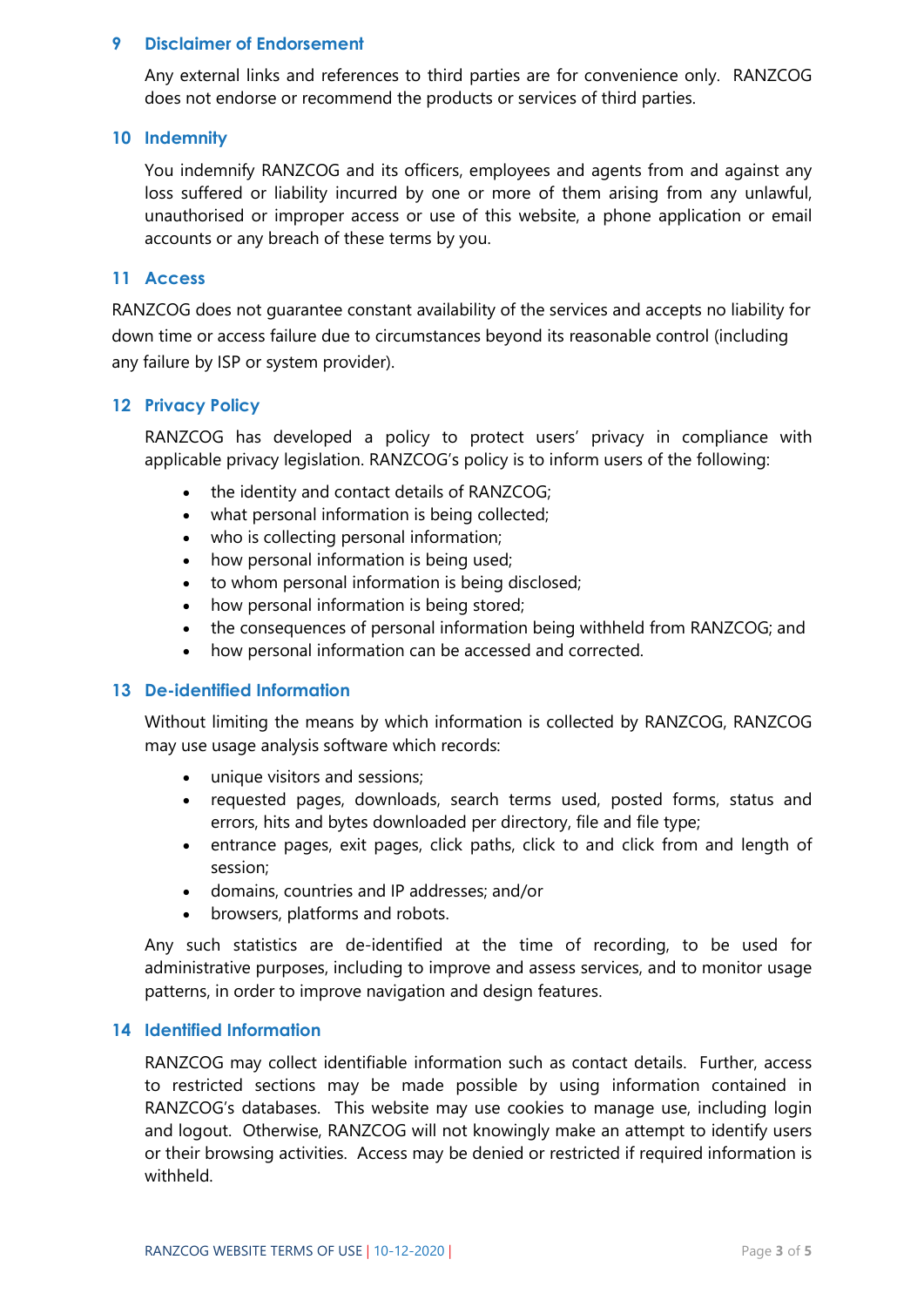#### 15 Access to and correction of identifiable information

Identifiable information may be accessed and corrected by users where the user has login access. If identifiable information held by RANZCOG cannot be accessed, a user may request access to the identifiable information. RANZCOG must deal with requests for access to identifiable information within the time prescribed by applicable privacy laws. To the extent permitted by law, RANZCOG may refuse access. If a user requests RANZCOG to correct identifiable information, RANZCOG must deal with that request within the time prescribed by applicable privacy laws. RANZCOG may correct the identifiable information.

## 16 Use and Disclosure of Information Collected

RANZCOG collects personal information for a number of purposes (being the primary purposes of collection), including:

- to deliver and promote services;
- to implement, monitor and maintain quality assurance processes and systems;
- to monitor and investigate conduct;
- to procure funding, donations or other support for the activities of RANZCOG; and
- to enable internal administration, training, assessments and reviews.

Any information you provide will only be used for the primary purposes for which users have provided it or a secondary purpose if it directly relates to the primary purpose or for any other lawful purpose.

RANZCOG engages third parties to perform certain business functions. Therefore, it is sometimes necessary to disclose personal information to those suppliers. Disclosures may also be made to other third parties, including advisors, funders and regulatory authorities. Where disclosure takes place, RANZCOG seeks to ensure that personal information is handled appropriately. RANZCOG may from time to time be required to disclose personal information to third parties located overseas.

# 17 Use of Additional Collection Statements

RANZCOG may provide further relevant privacy information to users at the point of collection, in which case, such information should be read in conjunction with the policy set out in these terms of use.

#### 18 Complaints and Concerns

Any concerns about RANZCOG's handling of personal information should be directed to the Privacy Officer on + 61 3 9417 1699 or at privacy@ranzcog.edu.au. Requests may be required in writing and resolution of concerns will be sought as promptly as possible. The Australian Government's Privacy Commissioner is an additional source of information (see www.privacy.gov.au), as is the New Zealand Government's Privacy Commissioner (see www.privacy.org.nz).

#### 19 Electronic Payments

You must assess the suitability of any payment option or service presented on this website or phone application (which may not be reliable or always available due to events beyond RANZCOG's reasonable control). On utilising electronic payment options you certify that you are 18 years or older and that you have the authority to use the payment method specified. If you become aware of a fraudulent or unauthorised